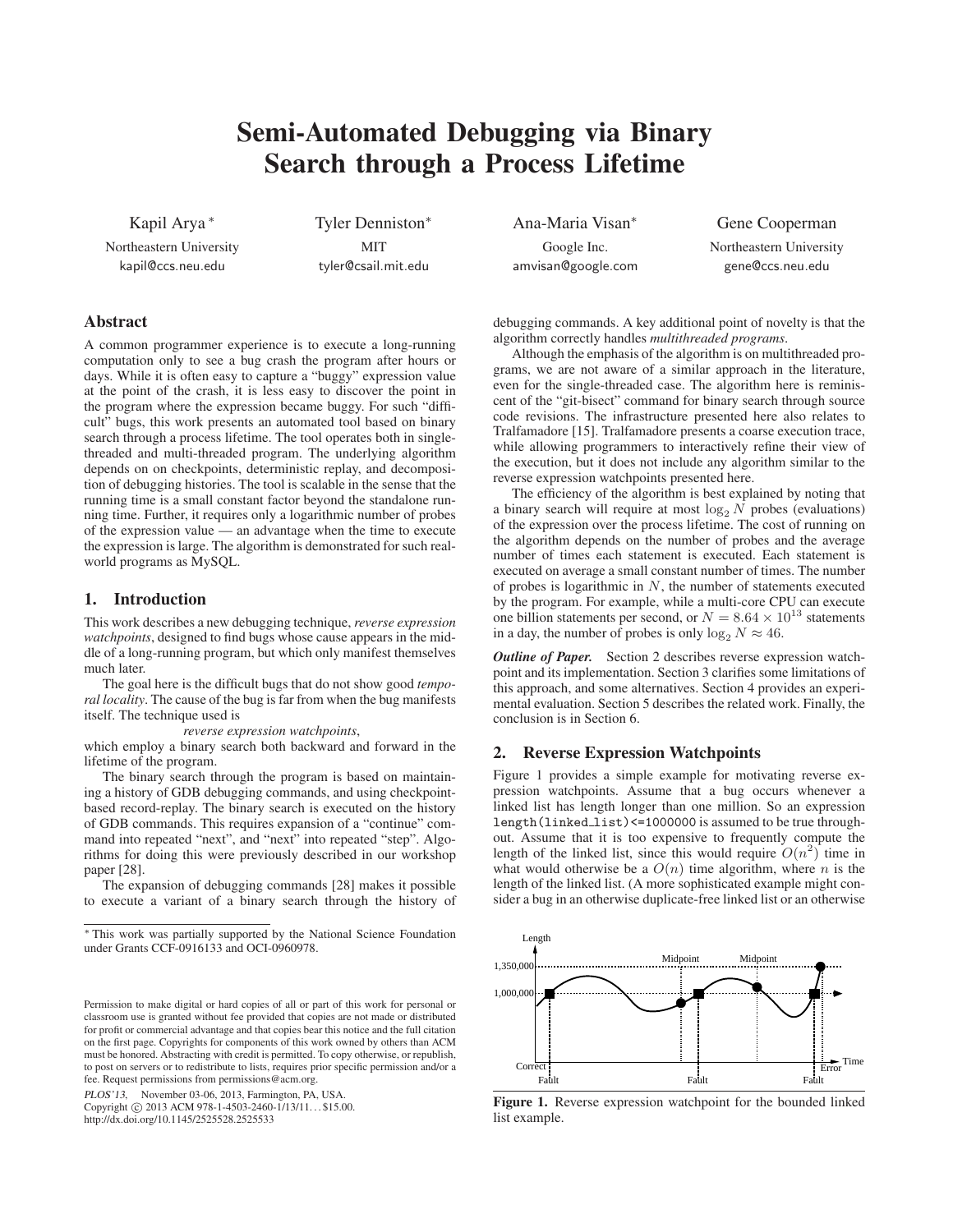cycle-free graph. But the current example is chosen for ease of illustrating the ideas.)

If the length of the linked list is less than or equal to one million, call the expression "good". If the length of the linked list is greater than one million, call the expression "bad". A "bug" is defined as a transition from "good" to "bad". There may be more than one such transition or bug over the process lifetime. Our goal is simply to find any one occurrence of the bug.

The core of a reverse expression watchpoint is a binary search. In Figure 1, assume a checkpoint was taken near the beginning of the time interval. So, we can revert to any point in the illustrated time interval by restarting from the checkpoint image and re-executing the history of debugging commands until the desired point in time.

Since the expression is "good" at the beginning of Figure 1 and it is "bad" at the end of that figure, there must exist a buggy statement — a statement exhibiting the transition from "good" to "bad". A standard binary search algorithm converges to some instance in which the next statement transitions from "good" to "bad". By definition, we have found the statement with the bug. This represents success.

If implemented naively, this binary search requires that some statements may need to be re-executed up to  $\log_2 N$  times. However, we can also create intermediate checkpoints. In the worst case, one can form a checkpoint at each phase of the binary search. In that case, no particular sub-interval over the time period needs to be executed more than twice.

#### 2.1 Pre-requisites

To implement reverse expression watchpoint, the following four systems are required:

- 1. A debugger;
- 2. A checkpoint-restart package that checkpoints the entire debugging session, including with the debugger;
- 3. Deterministic record-replay with memory accuracy; and
- 4. The ability to decompose a history of debugging commands  $(continue \rightarrow next \rightarrow step).$

For the debugger, we use GDB. For checkpoint-restart, we use the transparent, user-space checkpointing package, DMTCP (Distributed MultiThreaded CheckPointing) [2]. A simple deterministic record-replay module is built to support this work, and an implementation is built based on the algorithms for decomposing debugging histories presented in [28].

The checkpoints of an entire debugging session (debugger and the target application) are taken at regular intervals. The history of debugging commands is recorded (in addition to recording system calls of the target application). Moving backwards in time consists of restarting from an earlier checkpoint and replaying until the desired time in the past history.

*Decomposing debugging histories:* Algorithms for decomposing debugging histories of commands were developed [28]. If, for example, the debugging history is [continue, next] and the user issues a reverse-next, then this is the equivalent of an undo command. However, if for the same debugging history, the user issues a reverse-step command (therefore not an undo), then the debugging history needs to be decomposed as in [28]. The underlying principle is that a continue debugging instruction can be expanded into repeated next and step. Similarly, a next can also be expanded into repeated step.

#### 2.2 The Simplified Algorithm

A reverse expression watchpoint is invoked by the programmer when the target process has stopped in GDB at an "error". The programmer uses GDB to determine an error condition that caused the program to stop. It may be as simple as "a pointer at this address has NULL value and was dereferenced". It may be more complex, as in the examples: "a linked list is too long" or "a representation of a dynamic graph is no longer connected".

The programmer specifies a Boolean expression associated with that error condition. The Boolean expression must be suitable for printing by GDB's "print" command. This Boolean expression is called the *watched expression*. The watched expression has one value (for example, "false") at the time of the error. At an earlier point in the program, before the error condition was met, the watched expression has the opposite Boolean value. We care only that the two Boolean values be opposite, and we will refer to the earlier Boolean value as "good" (no error), and the Boolean value at the error condition as "bad" (error observed).

The goal of a reverse expression watchpoint is to identify a transition of the watched expression from "good" to "bad". This is a point in the timeline at which the expression is "good", but at the next statement execution by a single thread, the expression becomes "bad".

Since the program execution begins at a statement for which the watched expression is "good", and it ends at an expression which is "bad", there must be at least one transition by a single statement from "good" to "bad". If there are multiple such transitions, the algorithm produces just one of those transitions. This is enough, since each such transition is associated with an occurrence of a bug.

The algorithm assumes a single checkpoint was taken at the very beginning of the debugging session. The programmer can take additional checkpoints at any time during the debugging session. Alternatively, additional checkpoints can be taken automatically at regular intervals.

The simplified algorithm employs just two steps: Step A and Step D. The missing Steps B and C will be described in Section 2.3. These will be added for reasons of efficiency and to better present the context of the bug to the programmer.

Step A searches for the bug at a coarse level, through a binary search of the checkpoint images. This finds an interval between consecutive checkpoint images during which the watched expression changes from "good" to "bad". Step D then identifies the exact thread and statement which caused the watched expression to change value.

- (A) *Search-Ckpts:* Binary search to find two successive checkpoint images evaluated as "good" and "bad". It can happen that all previous checkpoint images were "good". In this case, the desired checkpoint interval is from the most recent checkpoint image until the current point in time (when the watched expression must be "bad").
- (D) *Local-Search-With-Scheduler-Locking:* Replay the code with GDB's *scheduler-locking* parameter on. Switch deterministically in a round-robin fashion among the threads of the target application. Execute "step" commands in the active thread. If executing a "step" in the active thread causes the expression to transition from "good" to "bad", this must be the target thread and statement. Else, reaching the end of the interval or a deadlock, repeat the process in each other thread.

Step D (*Local-Search-With-Scheduler-Locking*) requires a more detailed explanation. Its purpose is to provide a deterministically replayable series of GDB commands that allows the end user to observe which thread caused the transition from "good" to "bad" occurred.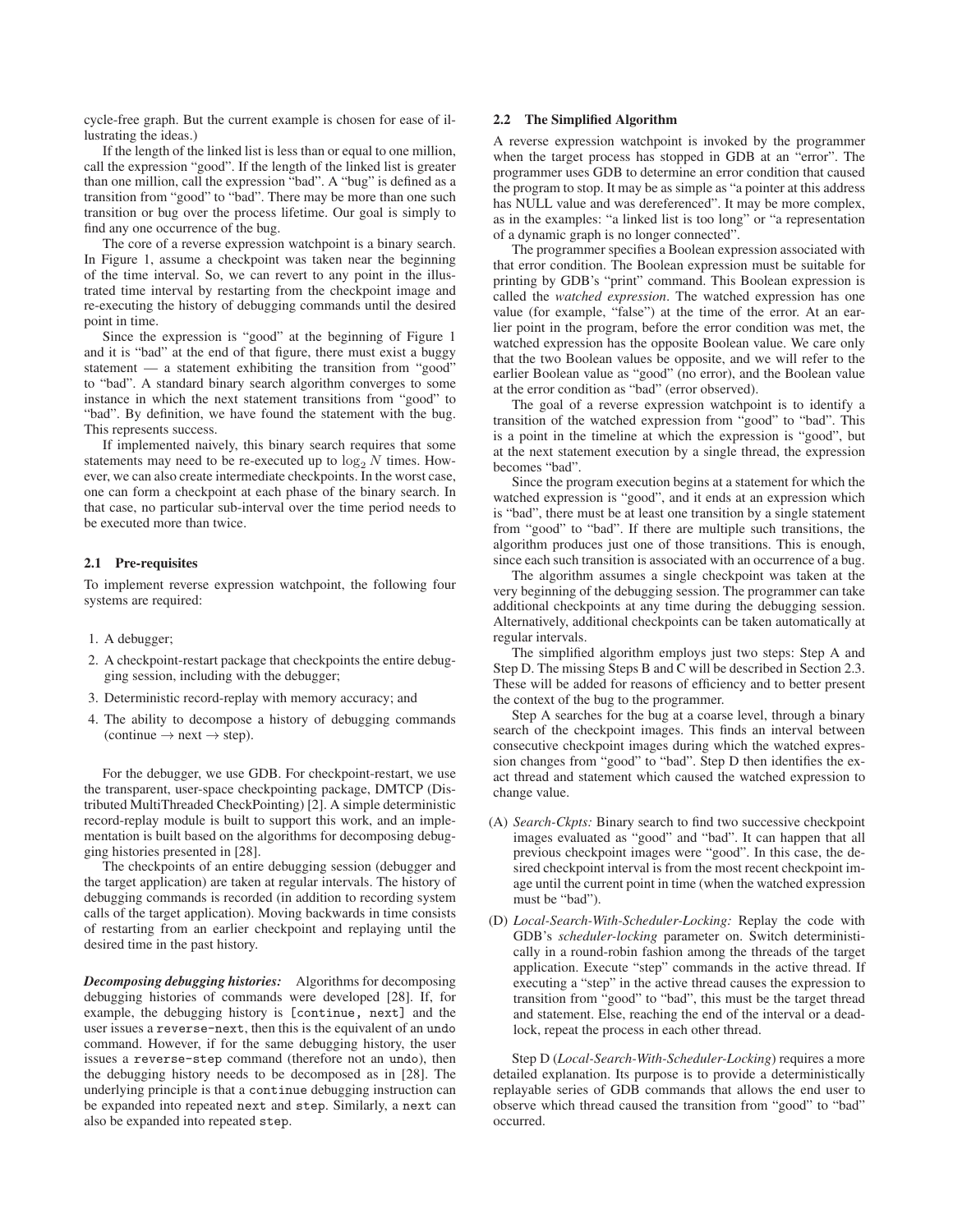The algorithm of Step D makes the reasonable assumption that there exists exactly one statement modifying exactly one datum which causes the expression evaluation to change. It follows that if an expression changes value, a single "step" instruction by a single thread must be enough to do it.

Deterministically assigning blame to a culprit thread and statement is done by using GDB's *scheduler-locking* parameter. In this mode, a single "step" command causes just one thread to execute.

In this mode, the algorithm deterministically single steps through a single active thread. Because no background threads execute in this mode, there are only two possible outcomes. Either some statement execution by the active thread will cause a good-to-bad transition, or else some single step execution will block on a lock, causing deadlock. The deadlock is detected via a timeout of the single step. At this point, the last single step is "undone" (for example, by replaying from the previous checkpoint until the previous step), and another thread is then chosen as the active thread.

The actual details of Step D differ for reasons of efficiency:

- (D.1) Select a thread as the "active" thread, and do repeated "next" commands to that thread (without scheduler locking) until the expression changes. Then determine if this is the correct thread by re-executing the same series of debugger commands and enabling GDB scheduler locking on the last "next" command and observe if the expression still changes. If it does, we are guaranteed that this is the correct thread. If we see a deadlock, we don't know if this is the right thread. If the expression doesn't change, this is the wrong thread.
- (D.2) Undo the last "next", and replace by a single "step" followed by repeated "next" (without scheduler locking). If the expression changes on that first step, go to step D.3 below. If the expression does not change, then go to step D.4.
- (D.3) The expression changed on this "step". We must verify that it is due to the active thread. Undo "step", enable GDB scheduler locking, and redo the "step." If the expression changes, this is the right thread, and exit. If the expression does not change, or if deadlock ensues, then this is not the right thread. Go to step D.4.
- (D.4) Not the right thread: choose the next thread in step D.1 above, and try again.

The algorithm uses a timeout (currently 20 seconds) in order to decide if a deadlock occurred inside step (D.1) or step (D.3).

#### 2.3 The Full Algorithm

The full algorithm inserts Steps B and C into the simplified algorithm of the previous section. Step B is essentially a simplified version of Step D. As in Step D, the purpose of Step B is to provide a series of GDB commands that the programmer can replay to observe the good-to-bad transition and determine the cause of the bug. Step B does not require scheduler-locking and suffices in the case of a single-threaded application. Even in the multi-threaded case, Step B brings the programmer closer to the bug, while postponing the need for the sometimes confusing use of scheduler-locking.

The purpose of Step C is greater efficiency. This is important when the portion of the program begin debugged has many system calls — and especially when there are many manipulations of locks. Without this, the use of scheduler-locking in Step D would incur many instances of deadlock, each one requiring us to restart and replay.

Step C consists of a binary search through the event log (similar to the binary search through the checkpoint images of Step A). The sequence of checkpoint images and the event log both provide a deterministic overview of a portion of the execution.

- (A) *Search-Ckpts:* described in Step A of Section 2.2.
- (B) *Search-Debug-History:* Step A identified a checkpoint interval, with a "good" checkpoint image, followed by a point in time with a "bad" watched expression. The "good" checkpoint image has associated with it a history of debugging commands until the following checkpoint image. Execute a binary search in the debug history between the "good" checkpoint image and the " bad" point in time. In the debugging history, expand GDB "continue" command into repeated "next" and "step" commands as needed to identify a transition from "good" to "bad" when a single GDB "step" command is executed. (Visan et al. [28] shows how to expand the GDB commands.)
- (\*) REMARK: In a single-threaded program, the algorithm stops at Step (B) above, with the desired transition. In a multi-threaded program, further work is needed. GDB may execute multiple threads in a single "step" command, the transition from "good" to "bad".
- (C) *Search-Determ-Event-Log:* Binary search through the portion of the deterministic replay log corresponding to the last "step" command, as identified by Step B. Identify two consecutive events, such that the watched expression transitions from "good" to "bad" when replaying the events. [ Since multiple threads may have executed, multiple log events may have occurred. ] (Note that a background thread in the target application may be responsible for the transition of the watched expression to "bad". Since the background thread may not yet have been created, a binary search through the event log will guarantee that the execution progresses far enough to guarantee that the background thread exists, since thread creation is one of the events that is logged.)
- (D) *Local-Search-With-Scheduler-Locking:* described in Step D of Section 2.2.

#### 2.4 Correctness of the Algorithm

By default, the end user interactively creates checkpoint images at points of interest while executing within GDB. If a GDB "continue" command executes for a long time, the user may not be able to create a checkpoint during such a long period of time. To handle that case, this work supports the ability to transparently create intermediate checkpoints during the execution of a long-running "continue". This is particularly important in Step B, in which a "continue" command may be expanded into repeated "next" and "step" commands. The intermediate checkpoints ensure that one needs to search over only a moderate number of "next" and "step" GDB commands between checkpoints.

Note that the transition from "good" to "bad" may occur due to a background thread of the target application. This executes asynchronously with the primary thread (the current thread, responsible for executing the GDB commands). Hence, the transition from "good" to "bad" may be asynchronous with respect to the debug history. The algorithm makes two assumptions to account for this:

1. Stability: If a transition from "good" to "bad" is observed during the original record phase or during a replay phase, then during any replay phase, one will see a transition from "good" to "bad" within a reasonable time. (In cases of replaying a debug history, if the transition was caused by a background thread of the target application, the transition may occur only after the primary thread has replayed the entire debug history.)

In a binary search, at each iteration one must execute until a midpoint. Due to an asynchronous background thread, there is no guarantee that the watched expression will be deterministic after replaying the debug history until a midpoint. It could be "good" one time, and "bad" another time. The solution is to checkpoint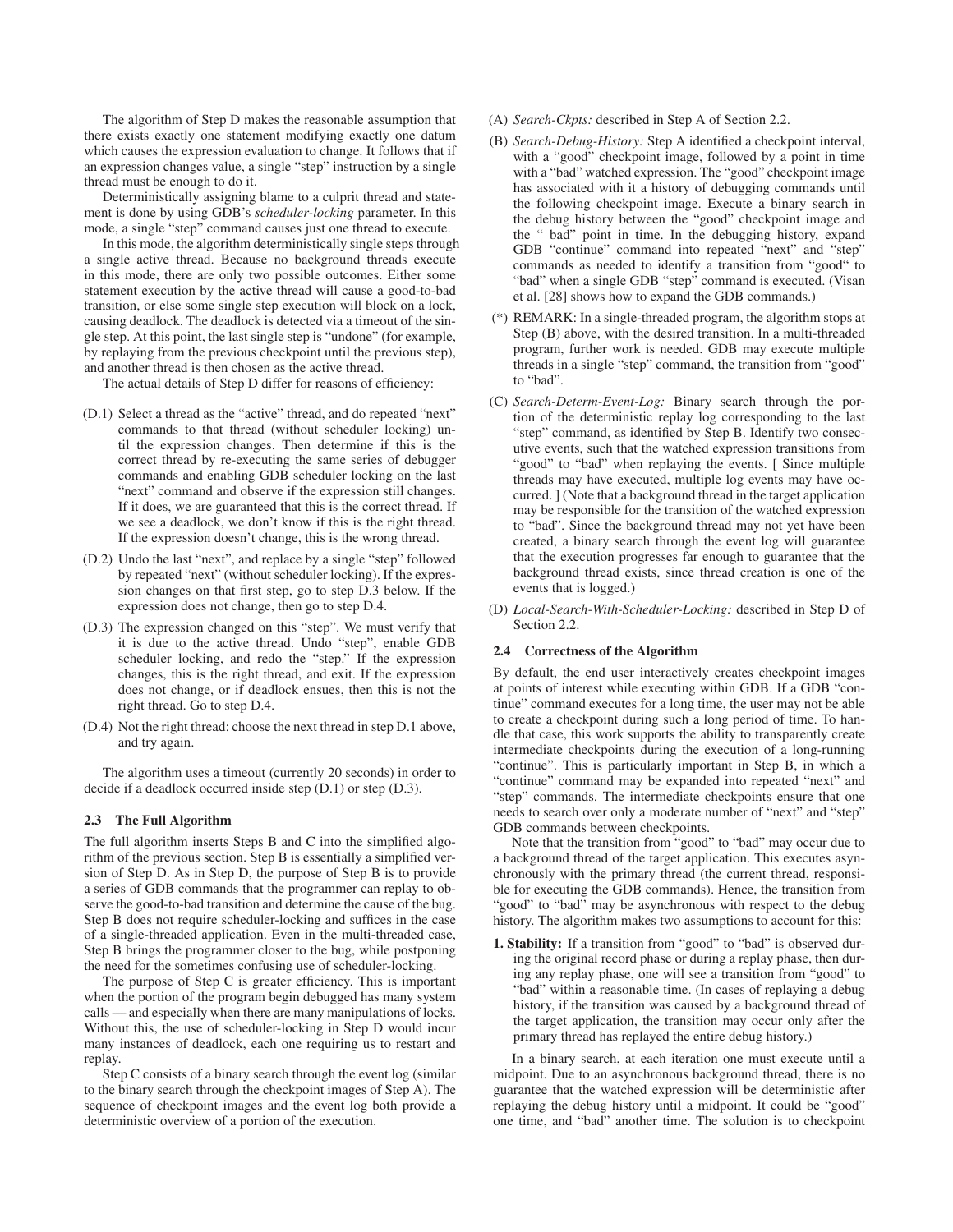when an expression evaluates to "good". This is the essence of a progress condition.

2. Progress: In binary search, assume that at the current iteration one replays from a checkpoint image that evaluates to "good". One replays until the midpoint of the debug history under consideration. If an evaluation of the watched expression at the midpoint evaluates to "good", then one checkpoints and makes that midpoint the left endpoint of the next iteration in the binary search. If an evaluation of the watched expression at the midpoint evaluates to "bad", then one discards the second half of the debug history (the portion after the midpoint), and continues to the next iteration in the binary search. In each case, a progress condition guarantees eventual termination of the binary search with a "good" left endpoint, and a "bad" right endpoint, separated by a single GDB "step" command.

Note that while the stability condition and progress condition are described in terms of binary search over the debug history in Step B, the condition applies equally well to the binary search over the event log in Step C.

## 3. Analysis and Limitations

The size of a typical checkpoint image, for example for MySQL, is 60.5 MB. The event log requires 5.6 MB storage. Today's terabyte disks allow one to store many checkpoint images. However, where storage is limited, an aging policy can be used to remove older checkpoint images. Only the last two checkpoint images and their associated event logs are needed for the algorithm of Section 2. This is useful in the case of such applications as MySQL, where the many locks incurred during initialization result in large event logs.

Because only the last two checkpoint images are required for the reverse expression watchpoint algorithm, it is tempting to use the "checkpoint" command of GDB version 7. This command essentially uses copy-on-write to fork a copy of the target process being debugged. However, GDB's "checkpoint" command is valid only for single-threaded target processes. This appears to be related to the restriction that the Linux fork() system call preserves only one thread in the child process.

Another limitation of the current approach is for applications that employ shared memory variables that are unprotected by a lock. In this case, the event log fails to enforce determinism. Some programs use reads unprotected by a lock in an attempt to avoid the need for locks.

## 4. Experimental Evaluation

#### 4.1 Methodology

All experiments were carried out on on a 16-core computer with 128GB of RAM. The computer has four 1.80 GHz Quad-Core AMD Opteron Processor 8346 HE and it runs Ubuntu version 11.10. The kernel is Linux kernel 3.0.0-12-generic. We used GDB version 7.3-0ubuntu. The kernel, glibc, gdb and gcc were unmodified. For DMTCP, we used svn revision 1956 and for FReD, we used git revision 62c7edd2.

First, the performance of reverse expression watchpoints is examined in Subsection 4.2 in a controlled benchmark program to demonstrate logarithmic runtime with exponential problem size growth.

Next, the reverse expression watchpoint feature was used to diagnose two real-world MySQL bugs (see Subsections 4.3 and 4.4), and one real-world pbzip2 bug (see Subsection 4.5). These bugs do not satisfy the *temporal locality* property and they require examining the state of the process at least two points in time that were far apart.

For each of the following MySQL examples, the average number of entries in the deterministic replay log was approximately 1.2 million. The average size of an entry in the log was approximately 4.03 bytes.

#### 4.2 Scaling with increasing computation time

This experiment is meant to represent a typical application that a developer might run on a desktop or laptop computer. It differs from the remaining sections, which are meant to show the use of reverse expression watchpoint to analyze bugs concerning large, real-world multi-threaded programs.

A C program was developed that adds edges to a large graph. The imagined application assumes that the graph will always be acyclic. In this scenario, the program is found to crash, and the developer must discover when in the program a cycle was created. Efficient algorithms for cycle detection exist based on implementing connecting components, but in this scenario the developer assumed this was not necessary, since cycles should never appear. A cycle has now appeared, and the developer wishes to find when this occurred.

For the initial graph, we used a large literature citation graph with 34,546 nodes and 421,578 edges from [10]. For multiples of this size, the graph was duplicated  $N$  times with a single edge connecting each duplicate to maintain the connected property.

Three debugging options are available. One option is to run the program under GDB using its software watchpoint facility to check for a cycle upon executing each statement. Because a hardware watchpoint cannot be used here, this approach is too slow to finish in less than a day, and so is not represented in our results.

A second option is to add an assert statement into the program to check for the existence of a cycle after each edge is added. The third option is to use reverse expression watchpoint to find the point in program execution when a cycle was added. In both cases, the developer writes a small, straightforward function that does a depth-first search in testing for the existence of a cycle. This is invoked either in the assert statement or for reverse expression watchpoint.

|             |              | Graph   Runtime   Rev-Watch   Ckpt   Rstr   Ckpt   Rstr   Eval Expr |                |      |                  |     |       |
|-------------|--------------|---------------------------------------------------------------------|----------------|------|------------------|-----|-------|
| <b>Size</b> | $ w $ Assert | (s)                                                                 | (# )           | (# ) | (s)              | (s) | (s)   |
| $N_{-}$     | 93.458       | 15.125                                                              | $\overline{4}$ | 28   | $2.52$  9.28     |     | 0.603 |
| 2N          | 228,094      | 15.159                                                              |                | 25   | $2.74 \mid 7.61$ |     | 0.925 |
| 4N          | 525.594      | 18.748                                                              |                | 23   | 2.49 7.77        |     | 1.358 |
| 8N          | 1058.033     | 19.143                                                              |                | 21   | $4.50$   $7.30$  |     | 2.751 |

Table 1. The time (in seconds) required to find the faulty statement that inserted a cycle in a directed acyclic graph.  $N$  is the graph size with 34,546 nodes and 421,576 edges.  $2N$ ,  $4N$  and  $8N$  represent graphs with a multiple of this number of nodes and edges.

The results for the latter two debugging strategies are summarized in Table 1. As shown, the runtime with assert statements grows approximately linearly with the problem size. However, due to binary search, the runtime with reverse expression watchpoints grows logarithmically with the problem size.

The number of checkpoints for larger graphs in this experiment is counterintuitively lower. Due to disk space constraints in the testing environment, the algorithm was adjusted to take fewer checkpoints as the size of the graph increased.

#### 4.3 MySQL Bug 12228 — Atomicity Violation

In order to reproduce MySQL bug 12228, a stress test scenario was set in which ten threads issue concurrent client requests to the MySQL daemon. In our experience, this bug occurs approximately 1 time in 1000 client connections. This bug was reproduced using MySQL version 5.0.10.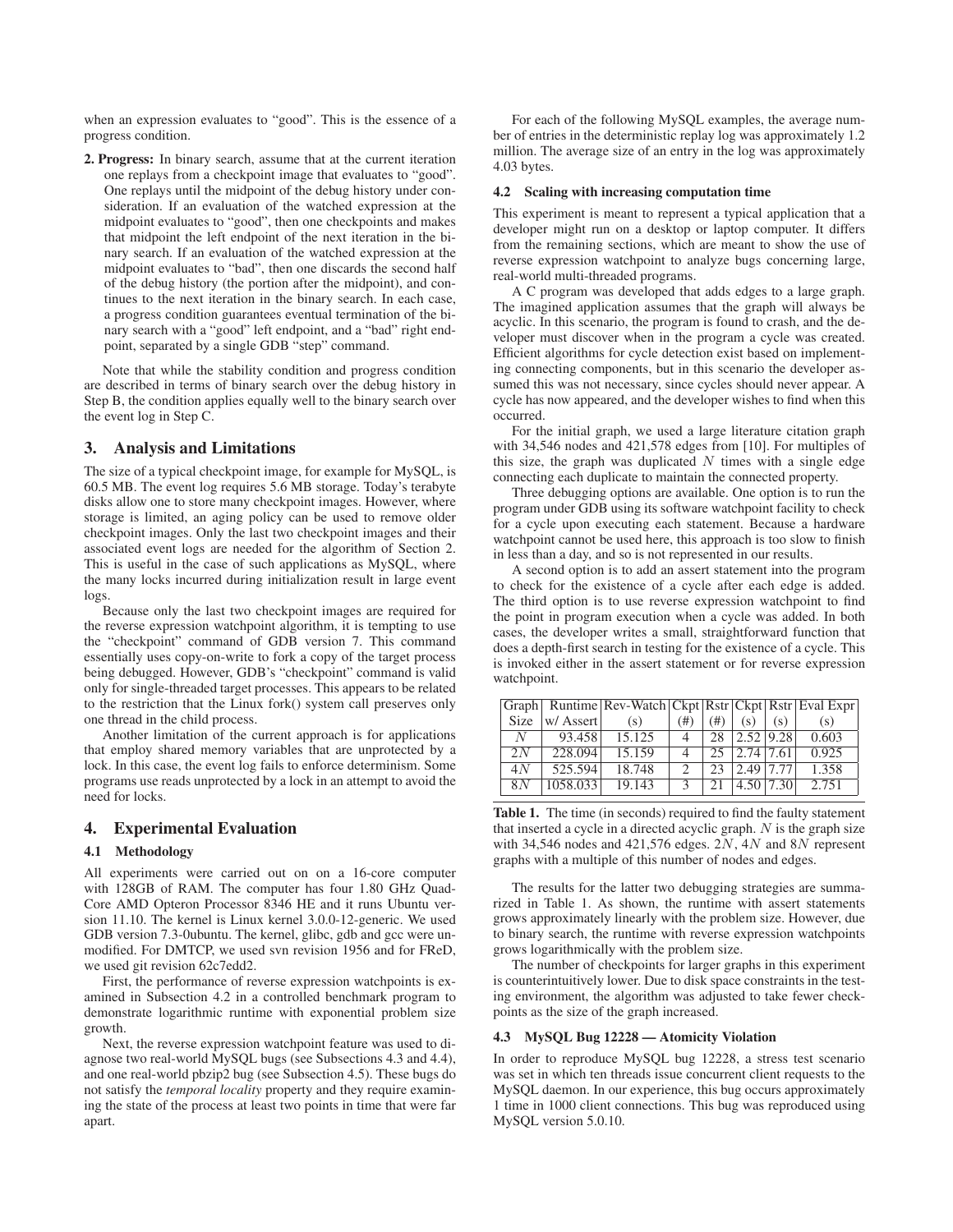The buggy thread interleaving and the series of requests issued by each client are presented in Figure 2. The bug occurs when one client, "client 1" removes the stored procedure sp 2(), while a second client, "client 2" is executing it. The memory used by procedure  $sp_2($ ) is freed when client 1 removes it. While client 1 removes the procedure, client 2 attempts to access a memory region associated with the now non-existent procedure. Client 2 is now operating on unclaimed memory. The MySQL daemon is sent a SIGSEGV.

This bug was diagnosed in the following way: the user runs the MySQL daemon under this system and executes the stress test scenario presented in Figure 2. The debug session is presented below. Some of the output returned by gdb was stripped for clarity.

```
(gdb) break main
(gdb) run
Breakpoint 1, at main().
(gdb) checkpoint
(gdb) continue
Program received signal SIGSEGV.
in sp_cache_routines_and_table_aux at sp.cc:1340
sp_name name(rt->key.str, rt->key.length)
(gdb) print rt
$1 = 0x1e214a0(gdb) print *rt
$2 = 1702125600(gdb) reverse-watch *(0x1e214a0) == 1702125600
'reverse-watch' took 406.24 seconds.
(gdb) list
344 memcpy(pos,str,len);
```
When the SIGSEGV is hit, gdb prints the file and line number that triggered the SIGSEGV. The user prints the address and value of the variable rt. The value of rt is "bad", since dereferencing it triggered the SIGSEGV. From there it is a simple conceptual problem: at what point did the value of this variable rt change to the "bad" value? Reverse expression watchpoint (or reverse-watch as abbreviated above) is used to answer this question. In the case of this bug, an unchecked memcpy() call was overwriting the region of memory containing the rt pointer, leading to the SIGSEGV.

The time for reverse expression watchpoint, as well as other useful information, are shown in Table 2.

#### 4.4 MySQL Bug 42419 — Data Race

In order to reproduce MySQL bug 42419, two client threads which issue requests to the MySQL daemon (version 5.0.67) were used, as



Figure 2. MySQL Bug 12228: the thread interleaving that causes the MySQL daemon to crash with SIGSEGV; (\*) the sequence of instructions executed by each thread, in pseudo-SQL

|                    | Rev-Watch   Ckpt   Rstr   Ckpt   Rstr   Eval expr |     |     |      |                |      |
|--------------------|---------------------------------------------------|-----|-----|------|----------------|------|
| <b>Bug Number</b>  | (S)                                               | (#) | (#) | (s)  | (s)            | (s)  |
| <b>MySOL 12228</b> | 406.24                                            |     | 60  |      | $3.45$ [24.49] | 1.69 |
| MySOL 42419        | 161.68                                            | 6   |     |      | 55 6.17 22.59  | 1.06 |
| $ {\rm pbzip2} $   | 29.22                                             |     | 17  | 0.99 | 5.60           | 0.41 |

Table 2. The bugs and the time it took to diagnose them, by performing reverse expression watchpoint (in seconds). The number of checkpoints and restarts and the total times for checkpoint, restart and evaluation of the expression (in seconds) are also shown.

indicated in the bug report. The debug session is shown next (some of the output returned by gdb was removed for clarity):

(gdb) break main (gdb) run Breakpoint 1, at main(). (gdb) checkpoint (gdb) continue Program received signal SIGABRT at sql\_select.cc:11958. if (ref\_item && ref\_item->eq(right\_item, 1)) (gdb) where at sql\_select.cc:12097 (gdb) print ref\_item  $$1 = 0x24b9750$ (gdb) print table->reginfo.join\_tab->ref.items[part]  $$2 = 0x24b9750$ (gdb) print &table->reginfo.join\_tab->ref.items[part]  $$3 = (class Item **) 0x24db518$ (gdb) reverse-watch \*0x24db518 == 0x24b9750

The crash (receiving a SIGABRT) was caused by the fact that the object ref item did not contain a definition of the eq() function. In gdb, the value of ref\_item seemed to be reasonable and thus the problem was not as immediately obvious as dereferencing a garbage value, for example. Then we looked at how the pointer ref item was being created. The pointer ref item was returned from a function part of refkey(). Therefore, we printed the address and value of the pointer returned by part\_of\_refkey(). reverse-watch takes us to the place where the pointer ref\_item was assigned the incorrect value (i.e. the current value). This happens during a call to the function make\_join\_statistics():sql\_select.cc:5295 at instruction j->ref.items[i]=keyuse->val.

We then step through make\_join\_statistics() with next commands as in a regular GDB session and watch MySQL encounter a "fatal error." As part of the error handling, the thread frees the memory pointed to by &ref\_item. But, crucially, it does not remove it from  $j$ ->ref.items[]. When a subsequent thread comes along to process these items, it sees the old entry, and attempts to dereference a pointer to a memory region that has previously been freed. The time for reverse expression watchpoint, as well as other useful information, are shown in Table 2.

#### 4.5 Pbzip2 — Order Violation

pbzip2 decompresses an archive by spawning consumer threads which perform the decompression. Another thread (the output thread) is spawned which writes the decompressed data to a file. Only the output thread is joined by the main thread. Therefore, it might happen that when the main thread tries to free the resources, some of the consumer threads have not exited yet. A segmentation fault is received in this case, caused by a consumer thread attempting to dereference the NULL pointer. The time for reverse expression watchpoint is shown in Table 2. The debugging session is presented below:

(gdb) break pbzip2.cpp:1018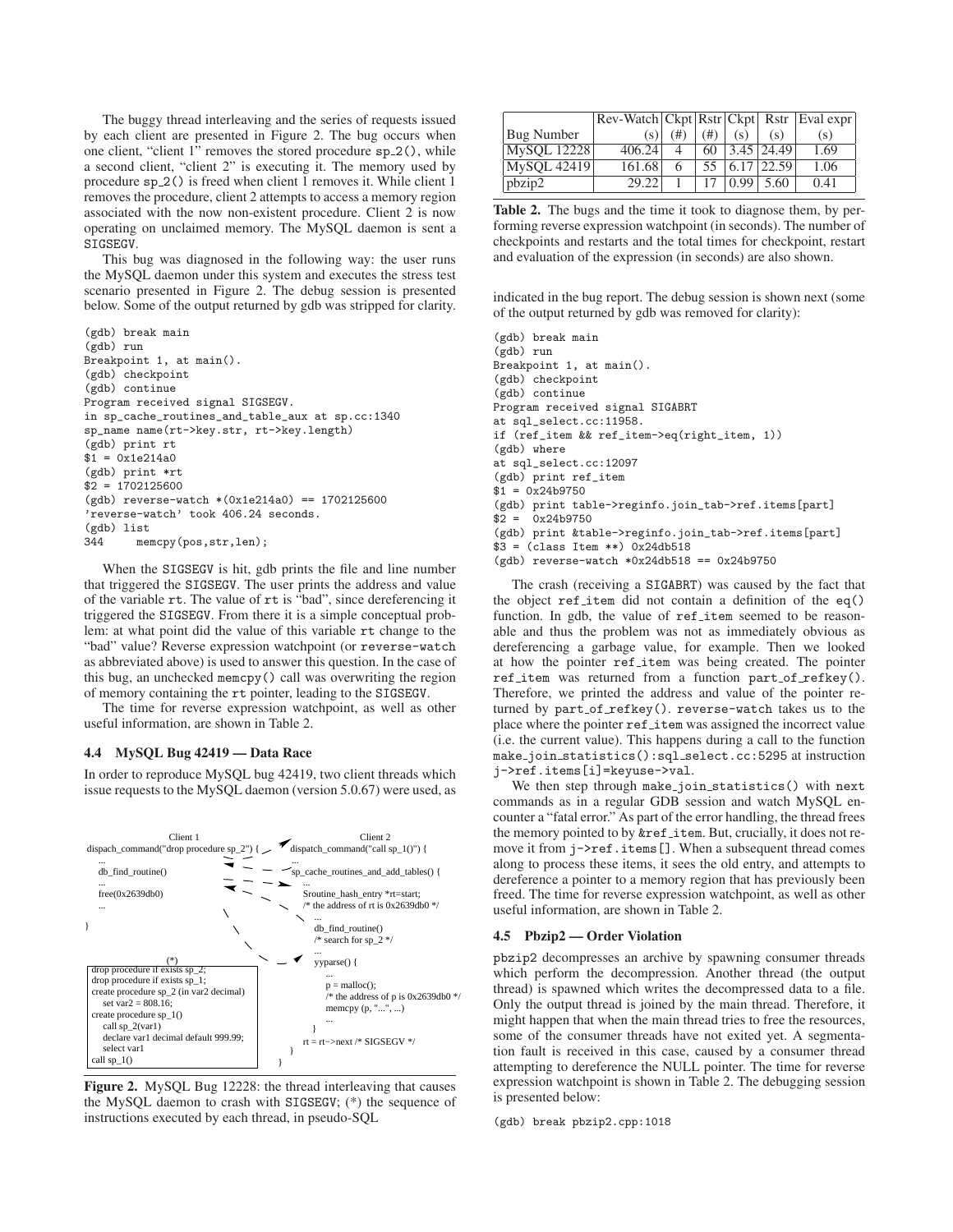```
(gdb) run
Breakpoint 1, at pbzip2.cpp:1018.
(gdb) checkpoint
(gdb) continue
Program received signal SIGSEGV at
pthread_mutex_unlock.c:290.
(gdb) backtrace
#4 consumer (q=0x60cfb0) at pbzip2.cpp:898
...
(gdb) frame 4
(gdb) print fifo->mut
$1 = (pthread_mutex_t *) 0x0(gdb) p &fifo->mut
$2 = (pthread_mutex_t **) 0x60cfe0(gdb) reverse-watch *0x60cfe0 == 0
```
# 5. Related Work

## 5.1 Reverse Expression Watchpoint

Both IGOR [9] and the work by Boothe [5] support a primitive type of reverse expression watchpoint for monotonically varying single variables only. It is detected when the variable value exceeds a threshold, but there is no support for decomposing histories. The work of King et al. [11] is similar, but limited to going back to the last time a variable was modified, by employing virtual machine snapshots and event logging. Whyline [12] allows the programmer to ask "why" or "why not" questions about program execution, but does not allow specification of general expressions. The authors also state it is unintended for debugging program executions exceeding several minutes.

The idea of a general reverse expression watchpoint was first developed by the authors in a technical report [27]. Precise algorithms for decomposing debugging histories (continue  $\rightarrow$  next  $\rightarrow$ step) were then developed to produce a robust algorithm [28].

# 5.2 Deterministic Replay

Deterministic replay is a prerequisite for any reversible debugger that wants to support multithreaded applications. There are many systems that implement deterministic replay in the literature, through a variety of mechanisms: [1, 4, 7–9, 13, 14, 16, 18, 19, 21, 22, 24–26, 29–31]. There are also many systems whose goal is to make the initial execution deterministic [3, 6, 17, 20, 23].

# 6. Conclusion

A reverse expression watchpoint algorithm has been presented for automating a binary search through a process lifetime. The end user must determine an expression that is associated with the bug being diagnosed. Using this expression, the system places the user in GDB just when the expression indicates a bug.

# References

- [1] G. Altekar and I. Stoica. ODR: Output-deterministic replay for multicore debugging. In *Proceedings of the ACM SIGOPS 22nd Symposium on Operating Systems Principles*, 2009.
- [2] J. Ansel, K. Arya, and G. Cooperman. DMTCP: Transparent checkpointing for cluster computations and the desktop. In *23rd IEEE International Symposium on Parallel and Distributed Processing (IPDPS-09)*, pages 1–12, 2009.
- [3] E. D. Berger, T. Yang, T. Liu, and G. Novark. Grace: safe multithreaded programming for C/C++. In *Proceeding of the 24th ACM SIGPLAN conference on Object oriented programming systems languages and applications*, 2009.
- [4] P. Bergheaud, D. Subhraveti, and M. Vertes. Fault tolerance in multiprocessor systems via application cloning. In *ICDCS*, 2007.
- [5] B. Boothe. Efficient algorithms for bidirectional debugging. In *Proceedings of the ACM SIGPLAN 2000 Conference on Programming*

*Language Design and Implementation (PLDI '00)*, pages 299–310. ACM, 2000.

- [6] J. Devietti, B. Lucia, L. Ceze, and M. Oskin. Dmp: deterministic shared memory multiprocessing. In *ASPLOS*, 2009.
- [7] G. W. Dunlap, S. T. King, S. Cinar, M. A. Basrai, and P. M. Chen. Revirt: Enabling intrusion analysis through virtual-machine logging and replay. In *OSDI*, 2002.
- [8] G. W. Dunlap, D. G. Lucchetti, M. A. Fetterman, and P. M. Chen. Execution replay of multiprocessor virtual machines. In *Proceedings of the fourth ACM SIGPLAN/SIGOPS international conference on Virtual execution environments*, VEE '08, pages 121–130, New York, NY, USA, 2008. ACM.
- [9] S. I. Feldman and C. B. Brown. IGOR: a system for program debugging via reversible execution. *SIGPLAN Notices*, 24(1):112–123, 1989.
- [10] J. Gehrke, P. Ginsparg, and J. Kleinberg. Overview of the 2003 KDD cup. *SIGKDD Explorations*, 5(2):149–151, 2003.
- [11] S. T. King, G. W. Dunlap, and P. M. Chen. Debugging operating systems with time-traveling virtual machines. In *Proc. of 2005 USENIX Annual Technical Conference, General Track*, pages 1–15, 2005.
- [12] A. Ko and B. Myers. Debugging reinvented: asking and answering why and why not questions about program behavior. *ICSE*, 2008.
- [13] O. Laadan, N. Viennot, and J. Nieh. Transparent, lightweight application execution replay on commodity multiprocessor operating systems. In *Proceedings of the ACM SIGMETRICS international conference on Measurement and modeling of computer systems*, SIGMET-RICS '10, pages 155–166, New York, NY, USA, 2010. ACM.
- [14] D. Lee, M. Said, S. Narayanasamy, Z. Yang, and C. Pereira. Offline symbolic analysis for multi-processor execution replay. In *Proceedings of the 42nd Annual IEEE/ACM International Symposium on Microarchitecture*, 2009.
- [15] G. Lefebvre, B. Cully, M. J. Feeley, N. C. Hutchinson, and A. Warfield. Tralfamadore: Unifying source code and execution experience. In *EuroSys '09: Proceedings of the 4th ACM European Conference on Computer systems*, pages 199–204, New York, NY, USA, 2009. ACM.
- [16] E. C. Lewis, P. Dhamdhere, and E. X. Chen. Virtual machine-based replay debugging, 30 October 2008. Google Tech Talks: http: //www.youtube.com/watch?v=RvMlihjqlhY; further information at http://www.replaydebugging.com.
- [17] T. Liu, C. Curtsinger, and E. D. Berger. Dthreads: Efficient deterministic multithreading. In *Proceedings of the Twenty-Third ACM Symposium on Operating Systems Principles (SOSP '11)*, pages 327–336, 2011.
- [18] P. Montesinos, M. Hicks, S. T. King, and J. Torrellas. Capo: a software-hardware interface for practical deterministic multiprocessor replay. In *Proceeding of the 14th international conference on Architectural support for programming languages and operating systems*, ASPLOS '09, pages 73–84, New York, NY, USA, 2009. ACM.
- [19] S. Narayanasamy, G. Pokam, and B. Calder. Bugnet: Continuously recording program execution for deterministic replay debugging. In *Proceedings of the 32nd annual international symposium on Computer Architecture*, ISCA '05, pages 284–295, Washington, DC, USA, 2005. IEEE Computer Society.
- [20] M. Olszewski, J. Ansel, and S. Amarasinghe. Kendo: Efficient deterministic multithreading in software. *SIGPLAN Notices: Proc. of Architectural Support for Programming Languages and Operating Systems (ASPLOS-09)*, 44(3):97–108, 2009.
- [21] S. Park, Y. Zhou, W. Xiong, Z. Yin, R. Kaushik, K. H. Lee, and S. Lu. Pres: probabilistic replay with execution sketching on multiprocessors. In *Proceedings of the ACM SIGOPS 22nd symposium on Operating systems principles*, 2009.
- [22] H. Patil, C. Pereira, M. Stallcup, G. Lueck, and J. Cownie. Pinplay: a framework for deterministic replay and reproducible analysis of parallel programs. In *Proceedings of the 8th annual IEEE/ACM international symposium on Code generation and optimization*, 2010.
- [23] M. Ronsse and K. De Bosschere. Recplay: a fully integrated practical record/replay system. *ACM Trans. Comput. Syst.*, 1999.